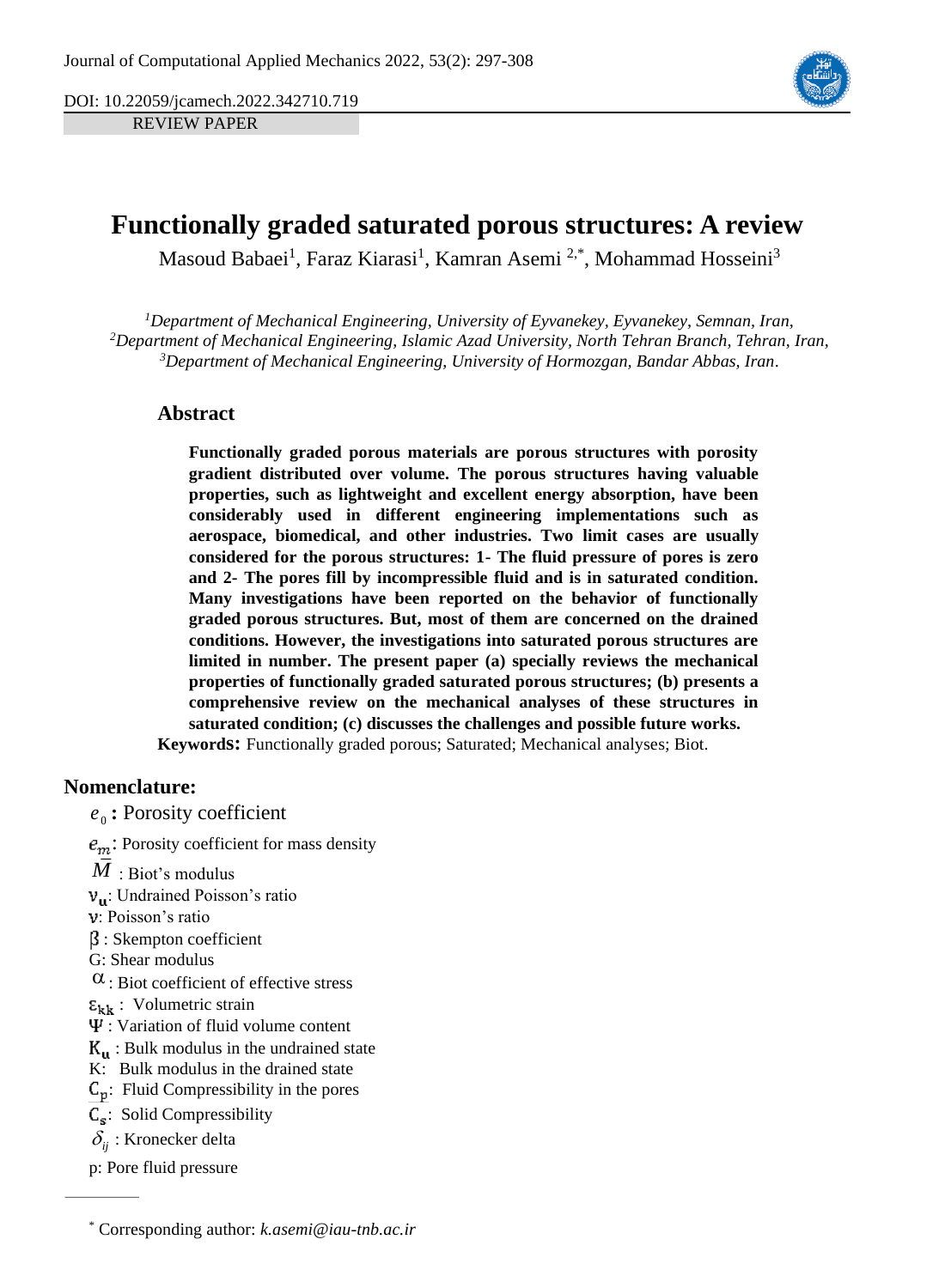### **1. Introduction**

Porous material is a material containing pores filled by a fluid. There are lots of examples for porous materials in the nature and industries (Figure 1). The skeletal part of the material is called matrix or frame and is usually a solid. The porosity is the main characteristics of a porous material. Permeability, tensile strength and electrical conductivity depend on the properties of the matrix and those of the fluid within the pores. If the fluid pressure of pores be zero, the porous structure is called foam. Metallic or polymeric foam depends on the material of skeletal part. Porous structures are widely applied in many industries such as: aerospace, marine, civil, etc. By introducing functionally graded materials (FGMs) [\[1-28\]](#page-7-0) in which the mechanical properties vary continuously through the structure, functionally graded porous materials (FGPMs) have received much attention by researchers, recently. These are materials with porosity gradually changing throughout their volume. The pores are distributed in the base material with variation in porosity. The variation of porosity may be due to changes in density or size of the pores. Based on the cell structure, FGPMs can be open- or closed-cell structures. In open-cell structures, the pores are interconnected; while in closed-cell structures, each cell is enclosed and isolated by the base material. The gradual change of porosity can impart desirable properties. Examples of nature FGPMs include bamboo with density gradients along the radial direction in its cross section [\[29\]](#page-8-0), human cancellous bone which is sponge-like cellular structure [\[30\]](#page-8-1), banana peel [\[31\]](#page-8-2), and elk antler [\[32\]](#page-8-3), etc. Artificial FGPMs, such as biomedical implants [\[32,](#page-8-3) [33\]](#page-8-4), cushioning materials [\[34\]](#page-8-5), filtration materials, drug delivery devices [\[35\]](#page-8-6), and permeable interlocking pavement, etc. are also widely used in industries and daily lives.



**Fig. 1. Various porous materials. (a) Sand. (b) Sandstone. (c) Volcanic rock. (d) Fractured rock. (e) Pervious concrete. (f) Polyurethane foam. (g) Metal foam. (h) Bone with osteoporosis. (i) Articular cartilage. (j) Nanoporous alumina [\[32\]](#page-8-3).**

The extraction of law for description of these materials is a big challenge due to the fluid solid interactions. Two limit states are usually considered for these structures because of their practical application. First state is when the fluid pressure of pores is zero and the second state is when the pores fill by incompressible fluid and is in saturated condition. By this way the fluid be trapped in the pores and the pressure of pores are in the maximum level. Therefore, the stiffness of structures considerably increases. Biot [\[36\]](#page-8-7) is the pioneer who has studied the behavior of porous structures in saturated condition. Actually, Biot derived the stress- strain relationship of these structures for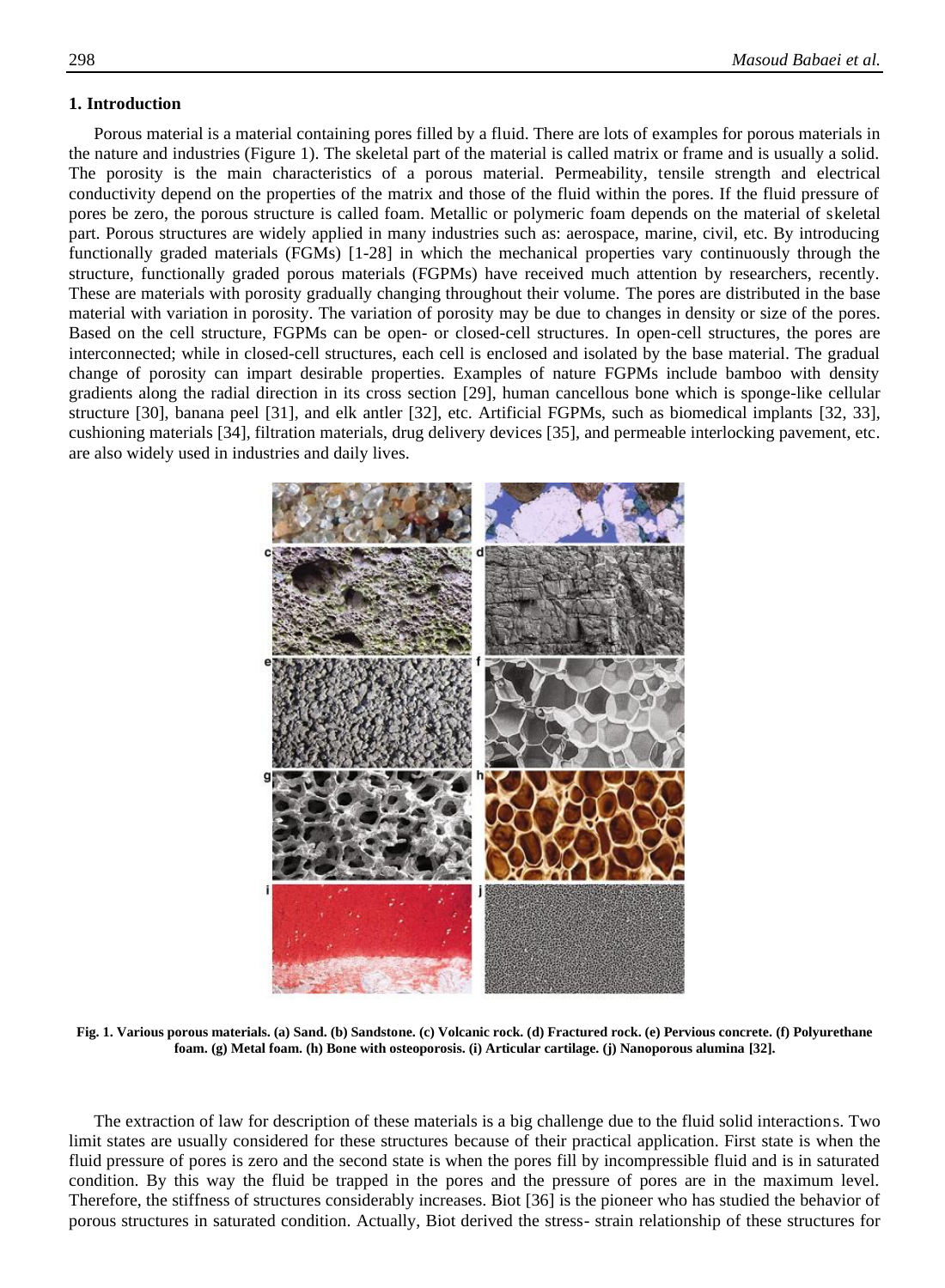the first time. After that many researchers have been conducted a lot of investigation about structural behavior of various shapes of these structures such as beam, plate and shells structures. They considered the arrangement of pores, called porosity distribution, and the size of pores, called porosity coefficient, as a design variable. The kind of fluid which fills the pores can be modeled by Biot modulus. Biot modulus describes the ratio of average pressure of local pores to global pressure which is applied to structure. The details of Biot constitutive law is described in Section 2.

Many investigations have been reported on the behavior of functionally graded porous structures. But, most of which are concerned on the drained conditions [\[37-49\]](#page-8-8). In a drained condition, the fluid compressibility inside the cavities is in maximum level, and the structure's behavior represents that of without fluid. In this case, the simple Hooke's law applies for modeling the stress-strain relationships of porous structure [\[50\]](#page-9-0). However, the investigations on saturated porous structures are limited in number which is reviewed here in details.

This review article is organized as follows. Section 1 reviews the investigations into FG saturated structures. Section 2 reviews assumption of Biot theory and constitutive law for saturated porous materials followed by Section 3 in which key technical challenges and future research directions in this emerging area are discussed and identified.

There are a lot of investigations on saturated porous structures. In details, Theodorakopoulos and Beskos have extended the classical theory of thin rectangular plates to porous materials including Biot's stress-strain relations in porous media. They have established two coupled governing equations and have given the solutions for a simply supported plate by extending Navier's algebraic solution to the porous case. Leclaire *et al*. [\[51\]](#page-9-1) presented the vibrations of a rectangular saturated porous plate described by two coupled equations involving the time and space derivatives of the deflection and of the relative fluid-solid motion. By using Galerkin's variational method and classical theory of plates, the equations were solved. Buckling of porous beams with varying properties was described by Magnucki and Stasiewicz [\[52\]](#page-9-2). They used shear deformation theory for solving the critical load, and also they have investigated the effect of porosity on the strength and buckling load of the beam. Magnucka-Blandzi [\[53\]](#page-9-3) investigated the problem of axi-symmetrical deflection and buckling of circular porous–cellular plate with the geometric model of nonlinear hypothesis. Magnucka-Blandzi and Magnucki [\[54\]](#page-9-4) performed an effective design of a sandwich beam with an FG metal foam core and calculated the optimal dimensionless parameters to maximize the critical force and minimize the beam mass. Debowski and Magnucki [\[55\]](#page-9-5) explored the dynamic stability of a porous rectangular plate to study an axial compressed porous-cellular rectangular plate which is a generalization of sandwich or multilayer plates. Jabbari *et al*. [\[56\]](#page-9-6) presented an analytical solution for buckling analysis of thin circular FG plates made of saturated porous-soft ferromagnetic materials in transverse magnetic field based on classical plate theory (CLPT). Jabbari *et al*. [\[57\]](#page-9-7) investigated thermal buckling analysis of functionally graded thin circular plate made of saturated porous materials based on Love–Kirchhoff hypothesis sense and utilizing analytical solution. Based on classical plate theory and shooting method, axisymmetric post-buckling behavior of saturated porous circular plates was presented by Feyzi and Khorshidvand [\[58\]](#page-9-8). Rezaei and Saidi [\[59\]](#page-9-9) presented an analytical solution bases on Navier method for the influence of coupled solid-fluid deformation on natural frequencies of fluid saturated porous plates based on Mindilin plate theory. Analytical solution for deflection and vibration analysis of higher-order shear deformable compositionally graded porous plate were presented by Ebrahimi and Habibi [\[60\]](#page-9-10). Panah *et al*. [\[61\]](#page-9-11) investigated pore pressure and porosity effects on bending and thermal postbuckling behavior of FG saturated porous circular plates based on Love–Kirchhoff theory and by using GDQM. Mojahedin *et al*. [\[62\]](#page-9-12) performed an investigation about free vibration of functionally graded thin beams made of saturated porous materials based on Euler-Bernoulli theory and by employing analytical solution. A closed form solution for axisymmetric buckling of saturated circular porous-cellular plate based on first-order shear deformation theory was presented by Mojahedin *et al*. [\[63\]](#page-9-13). Abjadi *et al*. [\[64\]](#page-9-14) presented an analytical solution for axisymmetric elasticity solution for an undrained saturated poro-piezoelastic thick disk. Mojahedin *et al*. [\[65\]](#page-9-15) presented an analytical solution for buckling analysis of functionally graded circular plates made of saturated porous materials based on higher order shear deformation theory. Panah *et al*. [\[66\]](#page-10-0) investigated axisymmetric nonlinear behavior of functionally graded saturated poroelastic circular plates under thermo-mechanical loading based on CLPT and by employing GDQM in conjunction with Newton–Raphson iterative algorithm. Babaei *et al*. [\[67\]](#page-10-1) studied the influences of porosity on elastic stability of toroidal shell segments made of saturated porous functionally graded materials on the basis of classical thin shell theory and by applying analytical solution. By employing analytical method, mechanical buckling analysis of saturated porous functionally graded elliptical plates subjected to in-plane force resting on two parameters elastic foundation based on HSDT was presented by Sharifan and Jabbari [\[68\]](#page-10-2). Jabbari *et al*. presented an analytical solution for Mechanical buckling of FG saturated porous rectangular plate with piezoelectric actuators [\[69\]](#page-10-3) and mechanical buckling of FG saturated porous rectangular plate under temperature field [\[70\]](#page-10-4) based on CLPT. Exact solution for free vibration of thick rectangular plates made of porous materials based on Reddy's third-order shear deformation plate theory was presented by Rezaei and Saidi [\[71\]](#page-10-5). Rezaei and Saidi [\[72\]](#page-10-6) presented an analytical solution for buckling response of moderately thick fluid-infiltrated porous annular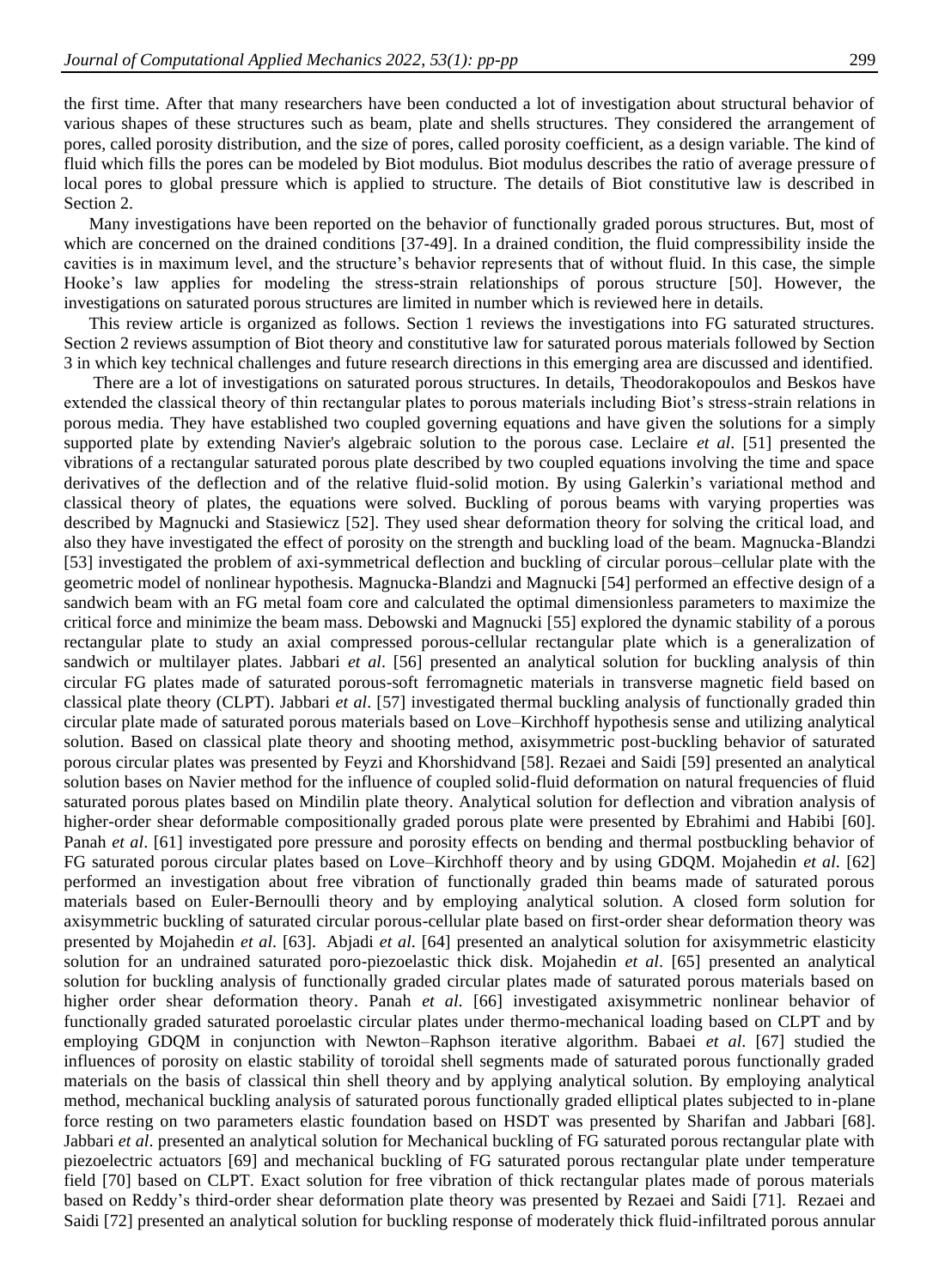sector plates based on Mindlin plate theory. Askari *et al*. [\[73\]](#page-10-7) presented an analytical solution based on Navier-type for free vibration analysis of porous smart plates based on reddy's plate theory. An analytical study on the free vibration of moderately thick fluid-infiltrated porous annular sector plates based on Mindlin plate theory was presented by Rezaei and Saidi [\[74\]](#page-10-8). Rad *et al*. [\[75\]](#page-10-9) presented an analytical solution for elastic buckling of fluidinfiltrated porous plates based on shear deformation theories. Akbari *et al*. [\[76\]](#page-10-10) investigated free vibration analysis of thick sandwich cylindrical panels with saturated FG-porous core based on the third order shear deformation theory (TSDT) by using GDQ procedure. Arshid and khorshidvand [\[77\]](#page-10-11) applied GDQM to study natural frequencies of saturated porous FG circular plates integrated with piezoelectric actuators based on CLPT. On the higher-order thermal vibrations of FG saturated porous cylindrical micro-shells integrated with nanocomposite skins in viscoelastic medium based on sinusoidal theory was presented by Soleimani-Javid *et al*. [\[78\]](#page-10-12). Size-dependent magneto-electro-elastic vibration analysis of FG saturated porous annular/circular micro sandwich plates embedded with nano-composite face sheets subjected to multi-physical pre loads via GDQ approach based on Modified couple stress theory in conjunction with FSDT was presented by Amir *et al*. [\[79\]](#page-10-13). Natural frequency and dynamic analyses of functionally graded saturated porous annular sector plate and cylindrical panel based on 3D elasticity via FEM approach was presented by Babaei *et al*. [\[80\]](#page-10-14). Kiarasi *et al*. [\[81\]](#page-10-15) applied a novel computational solution (mixed of FE and GDQ approach) to investigate three-dimensional buckling analysis of functionally graded saturated porous rectangular plates under combined loading conditions. Babaei *et al*. applied finite element method to investigated buckling, static [\[82\]](#page-10-16) and dynamic [\[83\]](#page-10-17) analyses of functionally graded saturated porous thick beam resting on foundation based on higher order beam theory. Babaei and Asemi [\[84\]](#page-10-18) employed FEM based on Rayleigh –Ritz approach to investigate static response of saturated FG porous rotating cone based on 2D axisymmetric elasticity. Babaei *et al*. [\[85\]](#page-10-19) performed an investigation about dynamic analysis of functionally graded rotating thick truncated cone made of saturated porous materials based on 2D axisymmetric elasticity via finite element method. Static response and free-vibration analysis of a functionally graded annular elliptical sector plate made of saturated porous material based on 3D finite element method was presented by Babaei *et al*. [\[86\]](#page-11-0). Flexural vibrations analysis of saturated porous circular plates using differential quadrature method based on CLPT was presented by Arshid and Khorshidvand [\[87\]](#page-11-1). Alhaifi *et al*. [\[88\]](#page-11-2) studied large deflection analysis of functionally graded saturated porous rectangular plates on nonlinear elastic foundation via GDQM based on FSDT. Wu *et al*. [\[89\]](#page-11-3) presented a review investigation on mechanical analysis of functionally graded porous structures with open cell pores. Mojahedin *et al*. [\[90\]](#page-11-4) presented an exact solution for thermos-elastic analysis of saturated functionally graded porous beam based on the Timoshenko beam theory. Static behavior of functionally graded sandwich beam with fluid-infiltrated porous core based on various beam theories and using Navier's solution was presented by Hung *et al*. [\[91\]](#page-11-5). Vibration behavior of poroelastic thick curved panels with graded open-cell and saturated closed-cell porosities based on 3D elasticity theory and using the GDQ prcedure was presented by Heshmati *et al*. [\[92\]](#page-11-6). Free vibration of saturated FG porous plate using GDQM in conjunction with third-order shear deformation and poroelasticity theories was presented by Ghorbanpour Arani *et al*. [\[93\]](#page-11-7). Arshid *et al*. [\[94\]](#page-11-8) applied GDQ procedure to investigate the bending and buckling behaviors of heterogeneous temperature-dependent micro annular/circular porous sandwich plates integrated by FGPEM nano-Composite layers based on modified couple stress theory (MCST) in conjunction with FSDT. Quasi-3D tangential shear deformation theory for size-dependent free vibration analysis of three-layered FG porous micro rectangular plate integrated by nano-composite faces in hygrothermal environment was presented by Amir *et al*. [\[94\]](#page-11-8). Analytical solution for longitudinal vibration of a floating pile in saturated porous media based on a fictitious saturated soil pile model was presented by Cui *et al*. [\[95\]](#page-11-9). Sharifian and Jabbari [\[68\]](#page-10-2) applied Ritz method to investigate mechanical buckling analysis of saturated porous functionally graded elliptical plates subjected to inplane force resting on two parameters elastic foundation based on HSDT. Thermal and mechanical stability of a circular porous plate with piezoelectric actuators based on CLPT and using analytical procedure was presented by Mojahedin *et al*. [\[96\]](#page-11-10). Mojahedin *et al*. [\[57\]](#page-9-7) presented an analytical solution for buckling analysis of a functionally graded thin circular plate made of saturated porous materials based on Love-Kirchhoff hypothesis.

#### **2. Porosity distribution and constitutive law of saturated porous material**

The literature review denotes that there are many mathematical functions reported for estimation of material properties of functionally graded saturated porous structures. In this manner, researchers generally consider three different patterns for porosity distribution along with the thickness of structure ( $0 \le z \le h$ ; i.e for a plate), which are (See Fig.2): a) porous material with nonlinear non-symmetric distribution (PNND) and b) nonlinear symmetric distribution (PNSD) and c) uniform distribution (PUD). In PNSD, the porosity is a symmetrical parabolic curve, which its value in the mid-plane is higher than the upper and lower surfaces (i.e. for a plate). In PNND, a nonuniform non-symmetric porosity distribution is considered; its value on the bottom surface is higher. Except for uniform porosities, the mechanical properties of the material in terms of shear modulus, Young's modulus and mass density, for a PNND and PNSD, are defined as [\[84-86\]](#page-10-18):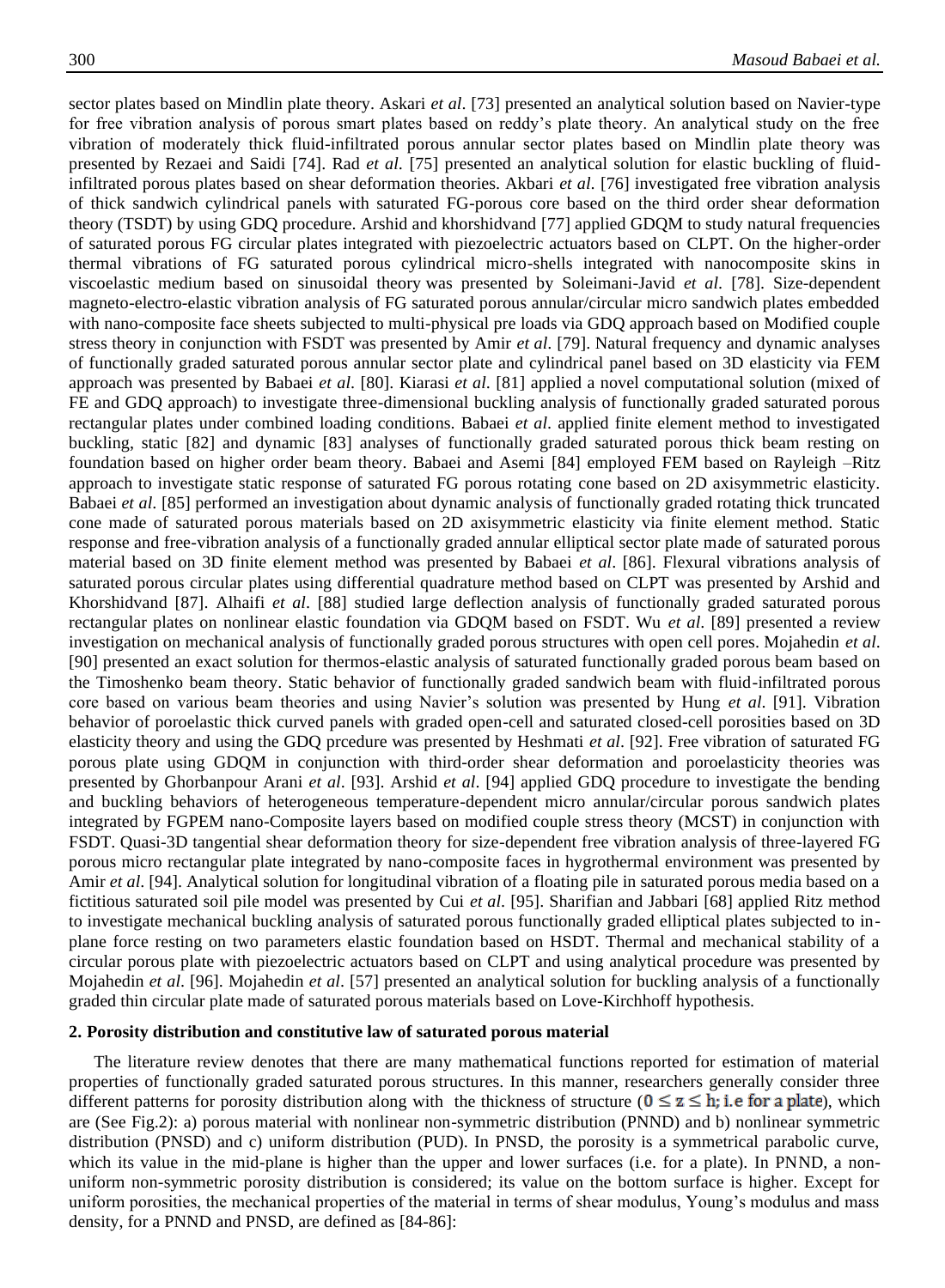$$
E = E_1 [1 - e_0 Q]
$$
  
\n
$$
G = G_1 [1 - e_0 Q]
$$
  
\n
$$
\rho = \rho_1 [1 - e_m Q]
$$
  
\nin which  
\n
$$
(a) PNND \qquad \cos\left(\frac{\pi z}{2L}\right)
$$
\n(1)

$$
Q(z) = \begin{cases} (a) \text{PNND} & \cos\left(\frac{\pi z}{2h}\right) \\ (b) \text{-PNSD} & \cos\left(\frac{\pi}{2} - \left(\frac{\pi z}{h}\right)\right) \end{cases}
$$
 (2)

and  $0 \le e_0 \le 1$  is the porosity coefficient. Moreover,  $E_1$ ,  $G_1$  and  $\rho_1$  denote the Young's modulus, the shear modulus and the mass density at  $z = h$  (for a PNND) and at  $z = 0$  (for a PNSD), whereby  $E_j = 2G_j(1 + \nu)$ ,  $j = 0, 1$ , and the Poisson's ratio  $\nu$  is assumed to be constant in the  $z -$  direction (thickness direction).

Shear modulus, Young's modulus and density for Porous material with uniform distribution are as following [\[64-66\]](#page-9-14):

$$
G = G_1 [1 - e_0]
$$
  
\n
$$
E = E_1 [1 - e_0]
$$
  
\n
$$
\rho = \rho_1 [1 - e_m]
$$
\n(3)

The porosity coefficient  $e_0$  and the porosity coefficient for mass density  $e_m$  are described by:

$$
e_0 = 1 - \frac{G_0}{G_1} = 1 - \frac{E_0}{E_1}
$$
  
\n
$$
e_m = 1 - \sqrt{1 - e_0}
$$
\n(4)

Constitutive equations of FG saturated porous structure are based on Biot theory [\[11\]](#page-7-1). Biot theory deals with the displacements of the skeleton and the pore fluid movement, as well as their interactions due to the applied loads. The main assumptions of this theory are:

**1.** Infinitesimal transformations occur between the reference and current states of deformation. Displacements, strains and particle velocities are small. Consequently, the Eulerian and Lagrangian formulations coincide up to the first-order. The constitutive equations, dissipation forces, and kinetic momentum are linear (The strain energy, dissipation potential, and kinetic energies are quadratic forms in the field variables).

**2.** The principles of continuum mechanics can be applied to measurable macroscopic values. The macroscopic quantities used in Biot theory are volume averages of the corresponding microscopic quantities of the constituents.

**3.** The wavelength is large compared with the dimensions of a macroscopic elementary volume. This volume has well-defined properties, such as porosity, permeability and elastic modules, which are representative of the medium. Scattering effects are thus neglected.

**4.** The liquid phase is continuous. The matrix consists of the solid phase and disconnected pores, which do not contribute to the porosity.

**5.** In most cases, the material of the frame is isotropic. Anisotropy occurs by a preferential alignment of the pores (or cracks).

The linear poroelasticity theory of Biot has two characteristics [\[11\]](#page-7-1):

**1.** An increase of pore pressure induces a dilation of the pore.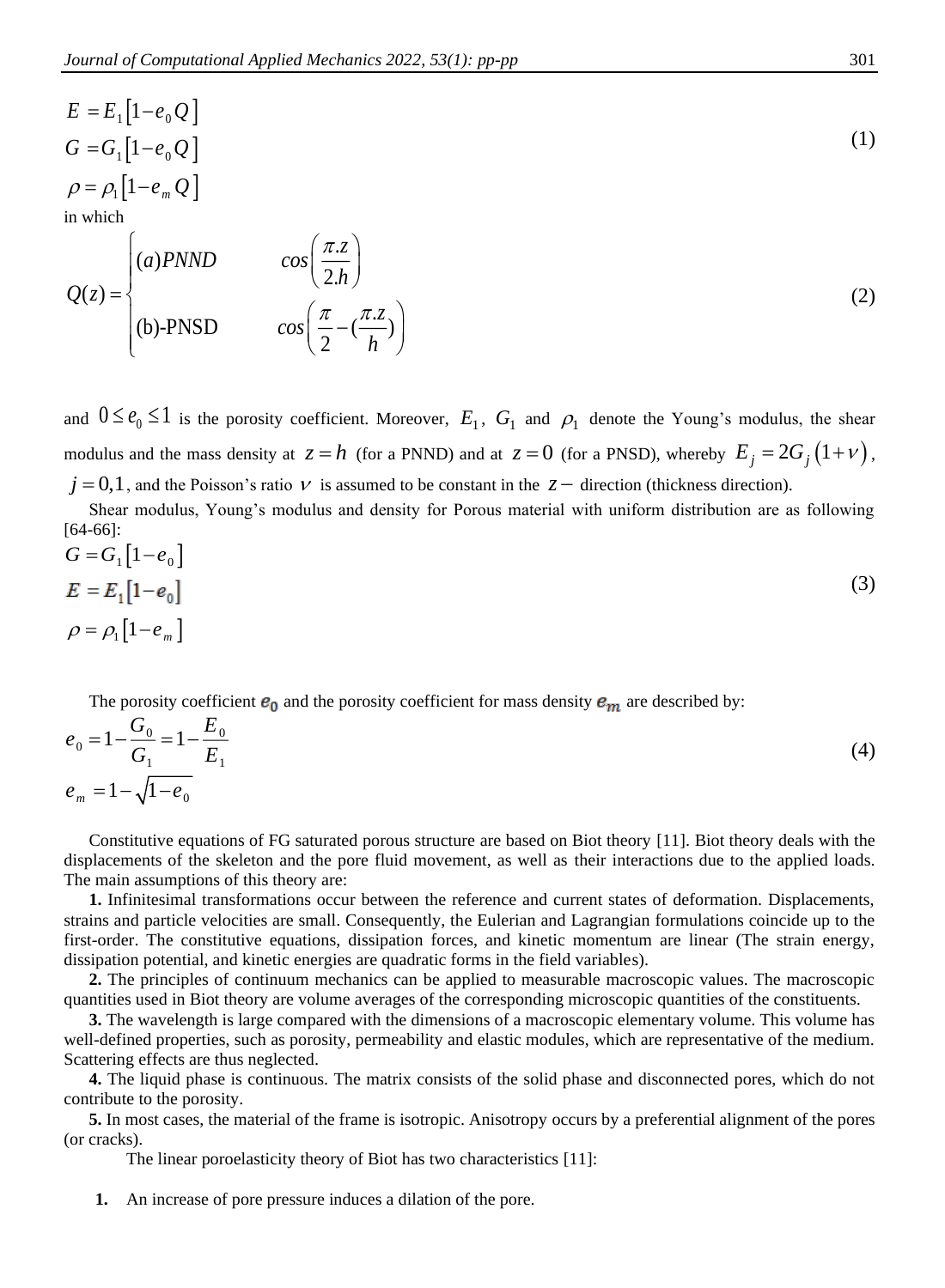**2.** The compression of the pore causes a rise of pore pressure. Particularly when the fluid cannot move freely within the network of pores. These coupled mechanisms display the time -dependent character of the mechanical behavior of the porous structures.



**Fig. 2. Porosity distributions [\[60\]](#page-9-10).**

According to the Biot theory, the constitutive law is as [\[11\]](#page-7-1):  $\sigma_{ij} = 2G \varepsilon_{ij} + \lambda \varepsilon_{kk} \delta_{ij} - p \alpha \delta_{ij}$  $p = \overline{M}$  ( $\Psi - \alpha \varepsilon_{kk}$ )  $(v_u - v)$  $^{2}(1-2v_{u})(1-2v)$ 2  $1 - 2v$   $1 - 2$ *u u G* ( $v -v$ *M*  $\alpha$ <sup>-</sup> $(1 - 2\nu)$   $(1 - 2\nu)$  $=\frac{20 (v_u - v_f)}{\alpha^2 (1 - 2v_e)(1 - v_f)}$  $(1-2\nu)$  $(1-2\nu)$  $1 - 2v$  )/3  $^{u}$  1 -  $\alpha\beta(1-2v)/3$  $v + \alpha \beta$   $(1 - 2\nu)$ *v v*  $\alpha\beta$  $\alpha\beta$  $=\frac{v + \alpha\beta(1-\alpha)}{1-\alpha\beta(1-\alpha)}$  $\big|_{\sigma_{ii}=0}, p=0, i \neq j$ *jj ii*  $v_{{}}\frac{\mathcal{E}_{jj}}{\mathcal{E}_{}}\big|_{\sigma_{ii}=0},p=0,i$  $=\frac{w}{\mathcal{E}_{ii}}\big|_{\sigma_{ii}=0}, p=0, i\neq i$  (5)  $\big|_{\sigma_{ii}=0}, \Psi=0, i \neq j$  $u = \frac{c_{jj}}{a_{jj}}$ *ii*  $v_{u} = \frac{\mathcal{E}_{jj}}{\varepsilon_{u} = 0}$ ,  $\Psi = 0, i$  $=\frac{\mathbb{Z}}{\mathcal{E}_{\mathbb{Z}}}\big|_{\sigma_{ii}=0}, \Psi=0, i\,\neq i$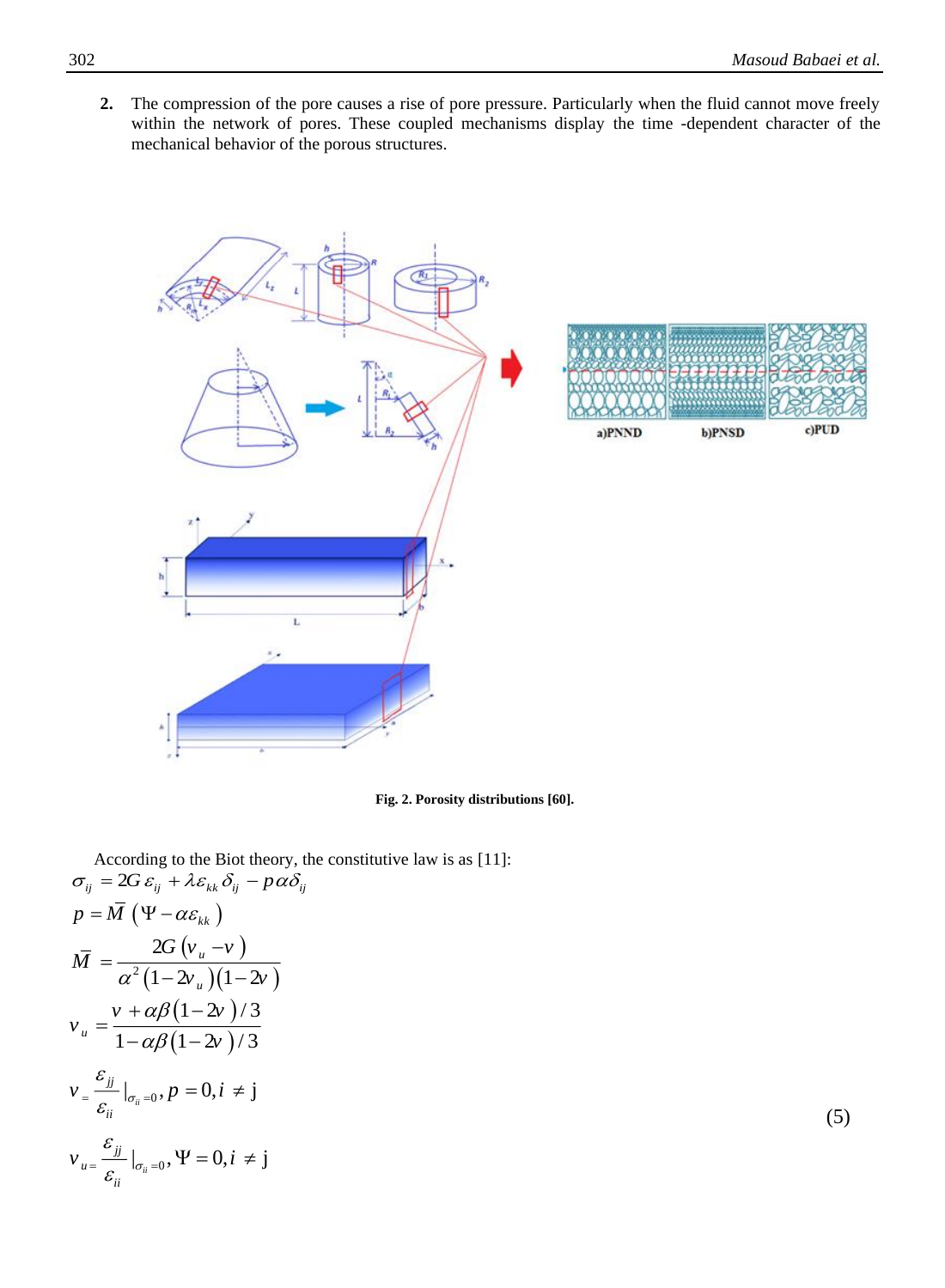$$
\alpha = 1 - \frac{K}{K_s}
$$
  
\n
$$
K = \frac{2(1+v)}{3(1-2v)}G
$$
  
\n
$$
K_u = \frac{2(1+v_u)}{3(1-2v_u)}G
$$

where *p* denotes pore fluid pressure, for p=0, the Biot law reduces to conventional Hook's law or drained condition. λ is Lame constant,  $\delta_{ij}$  is Kronecker delta, and α is the Biot coefficient of effective stress (0<α<1). The porosity effect on the behaviour of the porous material without fluid is indicated by this coefficient, and also states that due to porosity, the resistance of the body varies a few percents.  $\overline{M}$  is Biot's modulus, G is shear modulus,  $v_u$  is undrained Poisson's ratio ( $v \le v_u \le 0/5$ ),  $\varepsilon_{kk}$  is the volumetric strain,  $\Psi$  is variation of fluid volume content,  $K_s$  is the bulk modulus of a homogeneous material.  $\beta$  is the Skempton coefficient introducing the pore fluid property. It is an important dimensionless parameter for describing the effect of the fluid inside the cavities on the behavior of the porous material in the undrained state ( $\Psi = 0$ ), and is the ratio of the cavity pressure to the total body stress.

$$
\beta = \frac{dp}{d\sigma}|_{\Psi=0} = \frac{1}{1 + e_0} \frac{C_p}{C_s} = \frac{K_u - K}{\alpha K_u}
$$
\n(6)

where  $K_u$  is the bulk modulus in the undrained state, K is the bulk modulus in the drained state,  $C_p$  is the fluid Compressibility in the pores and  $C_s$  is solid Compressibility, And also Skempton coefficient can show the effect of fluid Compressibility on the elastic modulus and the compressibility of the entire porous material.

#### **3. Challenges and future work**

Functionally graded porous structures have excellent potentials to enhance lightweight structures that have great importance in aerospace, automotive, marine, mechanical, and other engineering applications. However, many initial research studies have been developed on this subject; there are still many problems yet to be discussed.

Many investigations have been reported on the behavior of functionally graded porous structures. But, most of them are concerned on the drained conditions. However, the investigations into saturated porous structures are limited in number. Although significant efforts have been devoted to the fabrication of these structures, existing manufacturing processes exhibit limitations on either the fabrication of closed-cell structures or the exact controlling of pore geometry and porosity gradient. The manufacturing techniques for the micro-/nano FG saturated porous structures have also not investigated yet. In addition, the majority of the reported analyses of FG saturated porous structures are concentrated on elastic analyses, including bending, buckling, natural frequency and dynamic analyses of FG saturated porous beams, plates and shells type structures. There is no research reported about plasticity, failure, fracture and fatigue analyses of these structures so far. Furthermore, there is no study about the optimization of these structures. The multi-objective optimization process with different design variables such as distribution of porosity and coefficient of porosity seems to be useful for the practical design of these structures.

#### **4. Concluding remarks**

Functionally graded saturated porous structures have been proved to be very promising in many engineering applications where lightweight structures are of great importance. This paper has comprehensively discussed and summarised the state-of-the-art of these structures. The review covers all of the important aspects in this emerging and fast-growing area, including the mechanics based model for determining the effective material properties, analytical and numerical analyses of mechanical and structural behaviors of FG saturated porous beam, plate, and shell structures under various loading conditions. The key technical challenges and future research directions have also been identified and highlighted.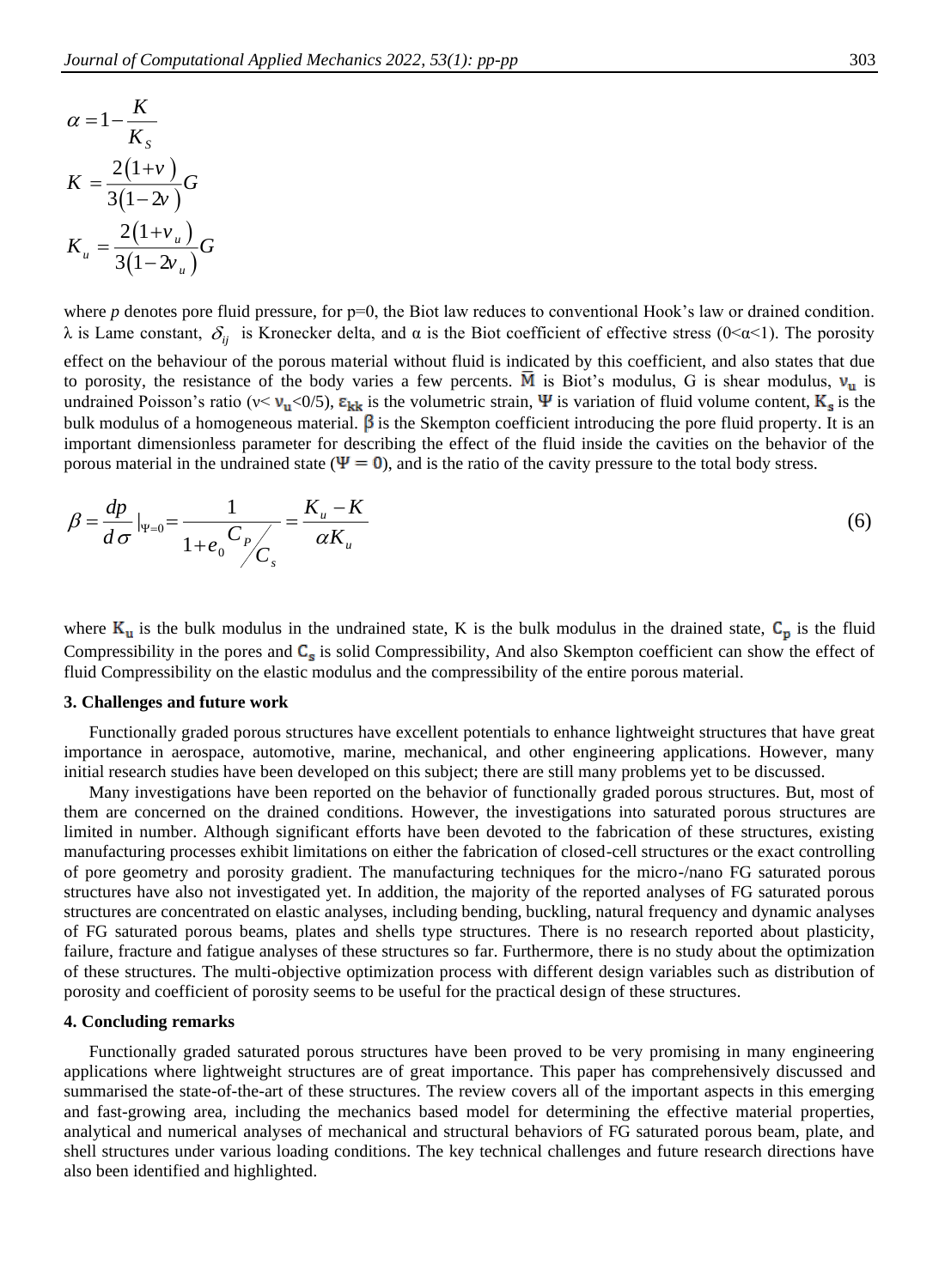#### **References:**

- <span id="page-7-0"></span>[1] A. Hadi, M. Z. Nejad, A. Rastgoo, M. Hosseini, Buckling analysis of FGM Euler-Bernoulli nano-beams with 3D-varying properties based on consistent couple-stress theory, *Steel and Composite Structures, An International Journal,* Vol. 26, No. 6, pp. 663-672, 2018.
- [2] M. M. Khoram, M. Hosseini, A. Hadi, M. Shishehsaz, Bending analysis of bidirectional FGM Timoshenko nanobeam subjected to mechanical and magnetic forces and resting on Winkler–Pasternak foundation, *International Journal of Applied Mechanics,* Vol. 12, No. 08, pp. 2050093, 2020.
- [3] M. Z. Nejad, N. Alamzadeh, A. Hadi, Thermoelastoplastic analysis of FGM rotating thick cylindrical pressure vessels in linear elastic-fully plastic condition, *Composites Part B: Engineering,* Vol. 154, pp. 410-422, 2018.
- [4] M. Mohammadi, M. Hosseini, M. Shishesaz, A. Hadi, A. Rastgoo, Primary and secondary resonance analysis of porous functionally graded nanobeam resting on a nonlinear foundation subjected to mechanical and electrical loads, *European Journal of Mechanics-A/Solids,* Vol. 77, pp. 103793, 2019.
- [5] H. Asemi, S. Asemi, A. Farajpour, M. Mohammadi, Nanoscale mass detection based on vibrating piezoelectric ultrathin films under thermo-electro-mechanical loads, *Physica E: Low-dimensional Systems and Nanostructures,* Vol. 68, pp. 112-122, 2015.
- [6] S. Asemi, A. Farajpour, H. Asemi, M. Mohammadi, Influence of initial stress on the vibration of doublepiezoelectric-nanoplate systems with various boundary conditions using DQM, *Physica E: Lowdimensional Systems and Nanostructures,* Vol. 63, pp. 169-179, 2014.
- [7] S. Asemi, A. Farajpour, M. Mohammadi, Nonlinear vibration analysis of piezoelectric nanoelectromechanical resonators based on nonlocal elasticity theory, *Composite Structures,* Vol. 116, pp. 703-712, 2014.
- [8] S. R. Asemi, M. Mohammadi, A. Farajpour, A study on the nonlinear stability of orthotropic single-layered graphene sheet based on nonlocal elasticity theory, *Latin American Journal of Solids and Structures,* Vol. 11, pp. 1541-1546, 2014.
- [9] M. Baghani, M. Mohammadi, A. Farajpour, Dynamic and stability analysis of the rotating nanobeam in a nonuniform magnetic field considering the surface energy, *International Journal of Applied Mechanics,* Vol. 8, No. 04, pp. 1650048, 2016.
- [10] M. Danesh, A. Farajpour, M. Mohammadi, Axial vibration analysis of a tapered nanorod based on nonlocal elasticity theory and differential quadrature method, *Mechanics Research Communications,* Vol. 39, No. 1, pp. 23-27, 2012.
- <span id="page-7-1"></span>[11] A. Farajpour, M. Danesh, M. Mohammadi, Buckling analysis of variable thickness nanoplates using nonlocal continuum mechanics, *Physica E: Low-dimensional Systems and Nanostructures,* Vol. 44, No. 3, pp. 719-727, 2011.
- [12] M. Hosseini, M. Shishesaz, K. N. Tahan, A. Hadi, Stress analysis of rotating nano-disks of variable thickness made of functionally graded materials, *International Journal of Engineering Science,* Vol. 109, pp. 29-53, 2016.
- [13] M. Hosseini, M. Shishesaz, A. Hadi, Thermoelastic analysis of rotating functionally graded micro/nanodisks of variable thickness, *Thin-Walled Structures,* Vol. 134, pp. 508-523, 2019.
- [14] M. Shishesaz, M. Hosseini, K. Naderan Tahan, A. Hadi, Analysis of functionally graded nanodisks under thermoelastic loading based on the strain gradient theory, *Acta Mechanica,* Vol. 228, No. 12, pp. 4141- 4168, 2017.
- [15] H. Nazari, M. Babaei, F. Kiarasi, K. Asemi, Geometrically nonlinear dynamic analysis of functionally graded material plate excited by a moving load applying first-order shear deformation theory via generalized differential quadrature method, *SN Applied Sciences,* Vol. 3, No. 11, pp. 1-32, 2021.
- [16] M. Shahsavari, K. Asemi, M. Babaei, F. Kiarasi, Numerical investigation on thermal post-buckling of annular sector plates made of FGM via 3D finite element method, *Mechanics of Advanced Composite Structures,* Vol. 8, No. 2, pp. 309-320, 2021.
- [17] F. Kiarasi, M. Babaei, R. Dimitri, F. Tornabene, Hygrothermal modeling of the buckling behavior of sandwich plates with nanocomposite face sheets resting on a Pasternak foundation, *Continuum Mechanics and Thermodynamics,* Vol. 33, No. 4, pp. 911-932, 2021.
- [18] A. Farajpour, M. H. Yazdi, A. Rastgoo, M. Loghmani, M. Mohammadi, Nonlocal nonlinear plate model for large amplitude vibration of magneto-electro-elastic nanoplates, *Composite Structures,* Vol. 140, pp. 323- 336, 2016.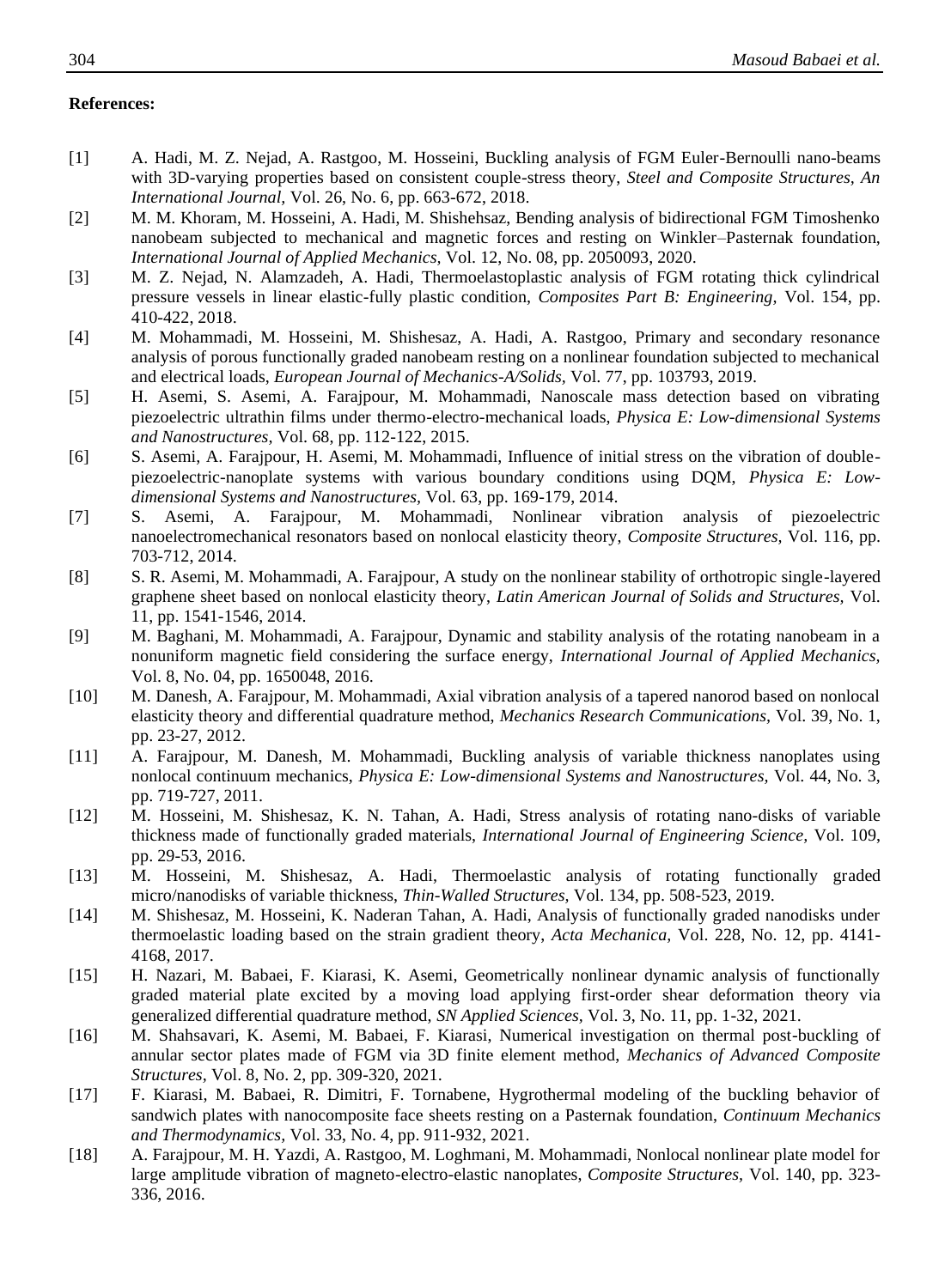- [19] M. Shariyat, K. Asemi, Three-dimensional non-linear elasticity-based 3D cubic B-spline finite element shear buckling analysis of rectangular orthotropic FGM plates surrounded by elastic foundations, *Composites Part B: Engineering,* Vol. 56, pp. 934-947, 2014.
- [20] A. Hadi, M. Z. Nejad, M. Hosseini, Vibrations of three-dimensionally graded nanobeams, *International Journal of Engineering Science,* Vol. 128, pp. 12-23, 2018/07/01/, 2018.
- [21] M. Hosseini, A. Hadi, A. Malekshahi, M. Shishesaz, A review of size-dependent elasticity for nanostructures, *Journal of Computational Applied Mechanics,* Vol. 49, No. 1, pp. 197-211, 2018.
- [22] H. Haghshenas Gorgani, M. Mahdavi Adeli, M. Hosseini, Pull-in behavior of functionally graded micro/nano-beams for MEMS and NEMS switches, *Microsystem Technologies,* Vol. 25, No. 8, pp. 3165- 3173, 2019/08/01, 2019.
- [23] M. Shishesaz, M. Hosseini, Mechanical Behavior of Functionally Graded Nano-Cylinders Under Radial Pressure Based on Strain Gradient Theory, *Journal of Mechanics,* Vol. 35, No. 4, pp. 441-454, 2018.
- [24] M. Shishesaz, M. Hosseini, Effects of joint geometry and material on stress distribution, strength and failure of bonded composite joints: an overview, *The Journal of Adhesion,* Vol. 96, No. 12, pp. 1053-1121, 2020/09/09, 2020.
- [25] M. Mousavi Khoram, M. Hosseini, M. Shishesaz, A concise review of nano-plates, *Journal of Computational Applied Mechanics,* Vol. 50, No. 2, pp. 420-429, 2019.
- [26] M. Shariati, M. Shishesaz, H. Sahbafar, M. Pourabdy, M. Hosseini, A review on stress-driven nonlocal elasticity theory, *Journal of Computational Applied Mechanics,* Vol. 52, No. 3, pp. 535-552, 2021.
- [27] M. Shishesaz, M. Shariati, M. Hosseini, Size-Effect Analysis on Vibrational Response of Functionally Graded Annular Nano-Plate Based on Nonlocal Stress-Driven Method, *International Journal of Structural Stability and Dynamics,* Vol. 0, No. 0, pp. 2250098.
- [28] F. Kiarasi, A. Asadi, M. Babaei, K. Asemi, M. Hosseini, Dynamic analysis of functionally graded carbon nanotube (FGCNT) reinforced composite beam resting on viscoelastic foundation subjected to impulsive loading, *Journal of Computational Applied Mechanics,* Vol. 53, No. 1, pp. 1-23, 2022.
- <span id="page-8-0"></span>[29] E. C. N. Silva, M. C. Walters, G. H. Paulino, Modeling bamboo as a functionally graded material: lessons for the analysis of affordable materials, *Journal of Materials Science,* Vol. 41, No. 21, pp. 6991-7004, 2006.
- <span id="page-8-1"></span>[30] N. Oxman, S. Keating, E. Tsai, Functionally graded rapid prototyping, *Innovative developments in virtual and physical prototyping*, pp. 483-489, 2011.
- <span id="page-8-2"></span>[31] M. Ali, A. Qamhiyah, D. Flugrad, M. Shakoor, Theoretical and finite element study of a compact energy absorber, *Advances in Engineering Software,* Vol. 39, No. 2, pp. 95-106, 2008.
- <span id="page-8-3"></span>[32] P.-Y. Chen, A. Lin, Y.-S. Lin, Y. Seki, A. Stokes, J. Peyras, E. Olevsky, M. A. Meyers, J. McKittrick, Structure and mechanical properties of selected biological materials, *Journal of the mechanical behavior of biomedical materials,* Vol. 1, No. 3, pp. 208-226, 2008.
- <span id="page-8-4"></span>[33] S. J. Kalita, S. Bose, H. L. Hosick, A. Bandyopadhyay, Development of controlled porosity polymerceramic composite scaffolds via fused deposition modeling, *Materials Science and Engineering: C,* Vol. 23, No. 5, pp. 611-620, 2003.
- <span id="page-8-5"></span>[34] L. Cui, S. Kiernan, M. D. Gilchrist, Designing the energy absorption capacity of functionally graded foam materials, *Materials Science and Engineering: A,* Vol. 507, No. 1-2, pp. 215-225, 2009.
- <span id="page-8-6"></span>[35] K. Leong, K. Phua, C. Chua, Z. Du, K. Teo, Fabrication of porous polymeric matrix drug delivery devices using the selective laser sintering technique, *Proceedings of the Institution of Mechanical Engineers, Part H: Journal of Engineering in Medicine,* Vol. 215, No. 2, pp. 191-192, 2001.
- <span id="page-8-7"></span>[36] M. A. Biot, Theory of elasticity and consolidation for a porous anisotropic solid, *Journal of applied physics,* Vol. 26, No. 2, pp. 182-185, 1955.
- <span id="page-8-8"></span>[37] M. Babaei, F. Kiarasi, S. M. Hossaeini Marashi, M. Ebadati, F. Masoumi, K. Asemi, Stress wave propagation and natural frequency analysis of functionally graded graphene platelet-reinforced porous joined conical–cylindrical–conical shell, *Waves in Random and Complex Media*, pp. 1-33, 2021.
- [38] F. Kiarasi, M. Babaei, P. Sarvi, K. Asemi, M. Hosseini, M. Omidi Bidgoli, A review on functionally graded porous structures reinforced by graphene platelets, *Journal of Computational Applied Mechanics,* Vol. 52, No. 4, pp. 731-750, 2021.
- [39] F. Kiarasi, M. Babaei, S. Mollaei, M. Mohammadi, K. Asemi, Free vibration analysis of FG porous joined truncated conical-cylindrical shell reinforced by graphene platelets, *Advances in nano research,* Vol. 11, No. 4, pp. 361-380, 2021.
- [40] R. Mahmoudi, A. Barati, M. Hosseini, A. Hadi, Torsional Vibration of Functionally Porous Nanotube Based on Nonlocal Couple Stress Theory, *International Journal of Applied Mechanics,* Vol. 13, No. 10, pp. 2150122, 2021.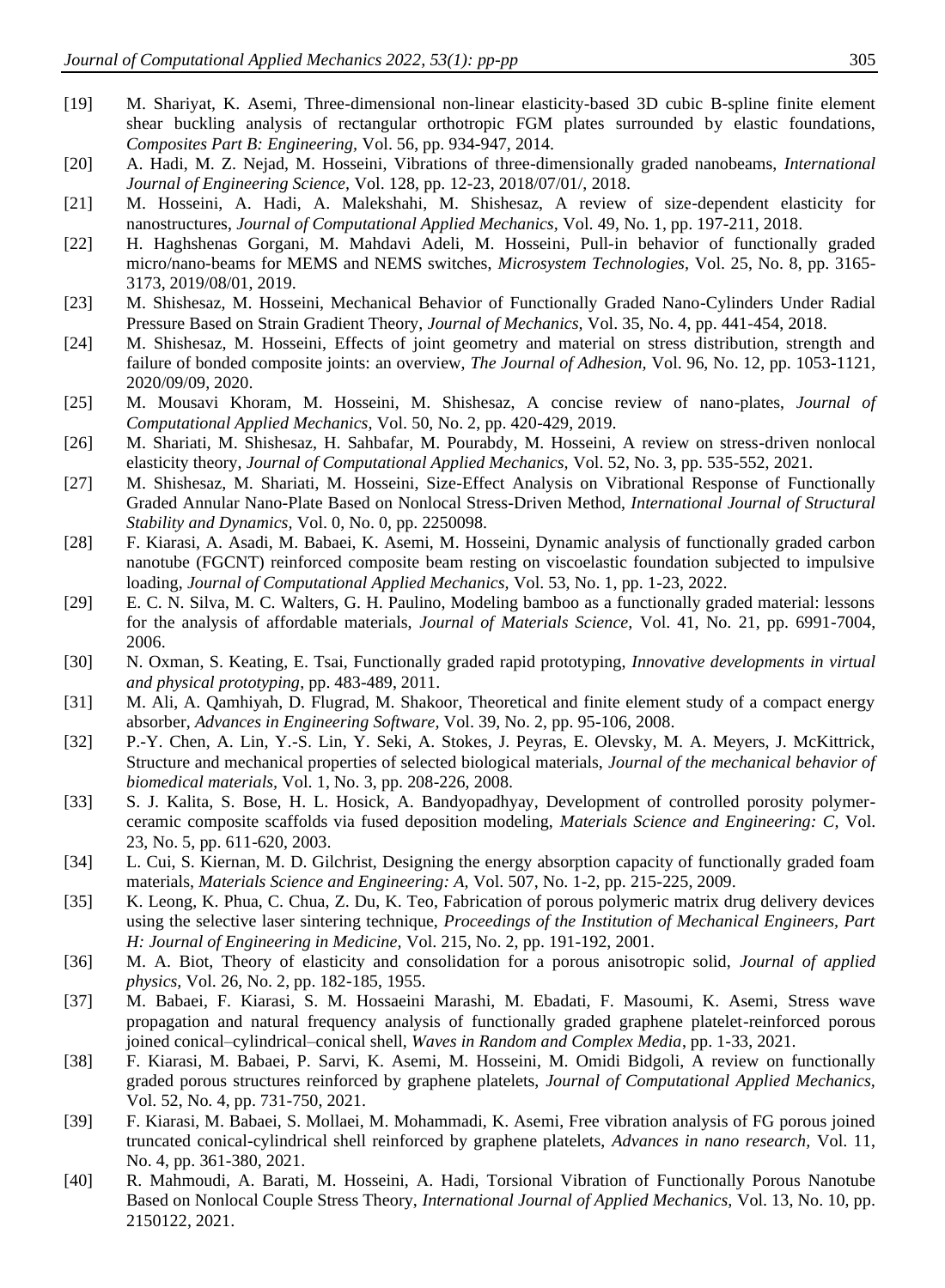- [41] D. Chen, J. Yang, S. Kitipornchai, Free and forced vibrations of shear deformable functionally graded porous beams, *International journal of mechanical sciences,* Vol. 108, pp. 14-22, 2016.
- [42] D. Chen, J. Yang, S. Kitipornchai, Elastic buckling and static bending of shear deformable functionally graded porous beam, *Composite Structures,* Vol. 133, pp. 54-61, 2015.
- [43] J. Parthasarathy, B. Starly, S. Raman, A design for the additive manufacture of functionally graded porous structures with tailored mechanical properties for biomedical applications, *Journal of Manufacturing Processes,* Vol. 13, No. 2, pp. 160-170, 2011.
- [44] D. Wu, A. Liu, Y. Huang, Y. Huang, Y. Pi, W. Gao, Dynamic analysis of functionally graded porous structures through finite element analysis, *Engineering Structures,* Vol. 165, pp. 287-301, 2018.
- [45] D. Chen, S. Kitipornchai, J. Yang, Dynamic response and energy absorption of functionally graded porous structures, *Materials & Design,* Vol. 140, pp. 473-487, 2018.
- [46] P. Phung-Van, C. H. Thai, H. Nguyen-Xuan, M. A. Wahab, Porosity-dependent nonlinear transient responses of functionally graded nanoplates using isogeometric analysis, *Composites Part B: Engineering,* Vol. 164, pp. 215-225, 2019.
- [47] Ş. D. Akbaş, Vibration and static analysis of functionally graded porous plates, *Journal of Applied and Computational Mechanics*, 2017.
- [48] S. Kitipornchai, D. Chen, J. Yang, Free vibration and elastic buckling of functionally graded porous beams reinforced by graphene platelets, *Materials & Design,* Vol. 116, pp. 656-665, 2017.
- [49] J. Kim, K. K. Żur, J. Reddy, Bending, free vibration, and buckling of modified couples stress-based functionally graded porous micro-plates, *Composite Structures,* Vol. 209, pp. 879-888, 2019.
- <span id="page-9-0"></span>[50] A. H.-D. Cheng, 2016, *Poroelasticity*, Springer,
- <span id="page-9-1"></span>[51] P. Leclaire, K. Horoshenkov, M. Swift, D. Hothersall, The vibrational response of a clamped rectangular porous plate, *Journal of Sound and Vibration,* Vol. 247, No. 1, pp. 19-31, 2001.
- <span id="page-9-2"></span>[52] K. Magnucki, P. Stasiewicz, Elastic buckling of a porous beam, *Journal of Theoretical and Applied Mechanics,* Vol. 42, No. 4, pp. 859-868, 2004.
- <span id="page-9-3"></span>[53] E. Magnucka-Blandzi, Axi-symmetrical deflection and buckling of circular porous-cellular plate, *Thinwalled structures,* Vol. 46, No. 3, pp. 333-337, 2008.
- <span id="page-9-4"></span>[54] E. Magnucka-Blandzi, K. Magnucki, Effective design of a sandwich beam with a metal foam core, *Thin-Walled Structures,* Vol. 45, No. 4, pp. 432-438, 2007.
- <span id="page-9-5"></span>[55] D. Debowski, K. Magnucki, Dynamic stability of a porous rectangular plate, in *Proceeding of,* Wiley Online Library*,* pp. 215-216.
- <span id="page-9-6"></span>[56] M. Jabbari, A. Mojahedin, M. Haghi, Buckling analysis of thin circular FG plates made of saturated porous-soft ferromagnetic materials in transverse magnetic field, *Thin-Walled Structures,* Vol. 85, pp. 50- 56, 2014.
- <span id="page-9-7"></span>[57] M. Jabbari, M. Hashemitaheri, A. Mojahedin, M. Eslami, Thermal buckling analysis of functionally graded thin circular plate made of saturated porous materials, *Journal of thermal stresses,* Vol. 37, No. 2, pp. 202- 220, 2014.
- <span id="page-9-8"></span>[58] M. Feyzi, A. Khorshidvand, Axisymmetric post-buckling behavior of saturated porous circular plates, *Thin-Walled Structures,* Vol. 112, pp. 149-158, 2017.
- <span id="page-9-9"></span>[59] A. Rezaei, A. Saidi, On the effect of coupled solid-fluid deformation on natural frequencies of fluid saturated porous plates, *European Journal of Mechanics-A/Solids,* Vol. 63, pp. 99-109, 2017.
- <span id="page-9-10"></span>[60] F. Ebrahimi, S. Habibi, Deflection and vibration analysis of higher-order shear deformable compositionally graded porous plate, *Steel Compos. Struct,* Vol. 20, No. 1, pp. 205-225, 2016.
- <span id="page-9-11"></span>[61] M. Panah, A. R. Khorshidvand, S. M. Khorsandijou, M. Jabbari, Pore pressure and porosity effects on bending and thermal postbuckling behavior of FG saturated porous circular plates, *Journal of Thermal Stresses,* Vol. 42, No. 9, pp. 1083-1109, 2019.
- <span id="page-9-12"></span>[62] M. Galeban1a, A. Mojahedin, Y. Taghavi, M. Jabbari, Free vibration of functionally graded thin beams made of saturated porous materials, *Steel and Composite Structures,* Vol. 21, No. 5, pp. 999-1016, 2016.
- <span id="page-9-13"></span>[63] A. Mojahedin, M. Jabbari, M. Salavati, Axisymmetric buckling of saturated circular porous-cellular plate based on first-order shear deformation theory, *International Journal of Hydromechatronics,* Vol. 2, No. 4, pp. 144-158, 2019.
- <span id="page-9-14"></span>[64] A. Abjadi, M. Jabbari, R. A. Khorshidvand, Axisymmetric elasticity solution for an undrained saturated poro-piezoelastic thick disk, *Theoretical and Applied Mechanics,* Vol. 46, No. 2, pp. 191-219, 2019.
- <span id="page-9-15"></span>[65] A. Mojahedin, M. Jabbari, A. Khorshidvand, M. Eslami, Buckling analysis of functionally graded circular plates made of saturated porous materials based on higher order shear deformation theory, *Thin-Walled Structures,* Vol. 99, pp. 83-90, 2016.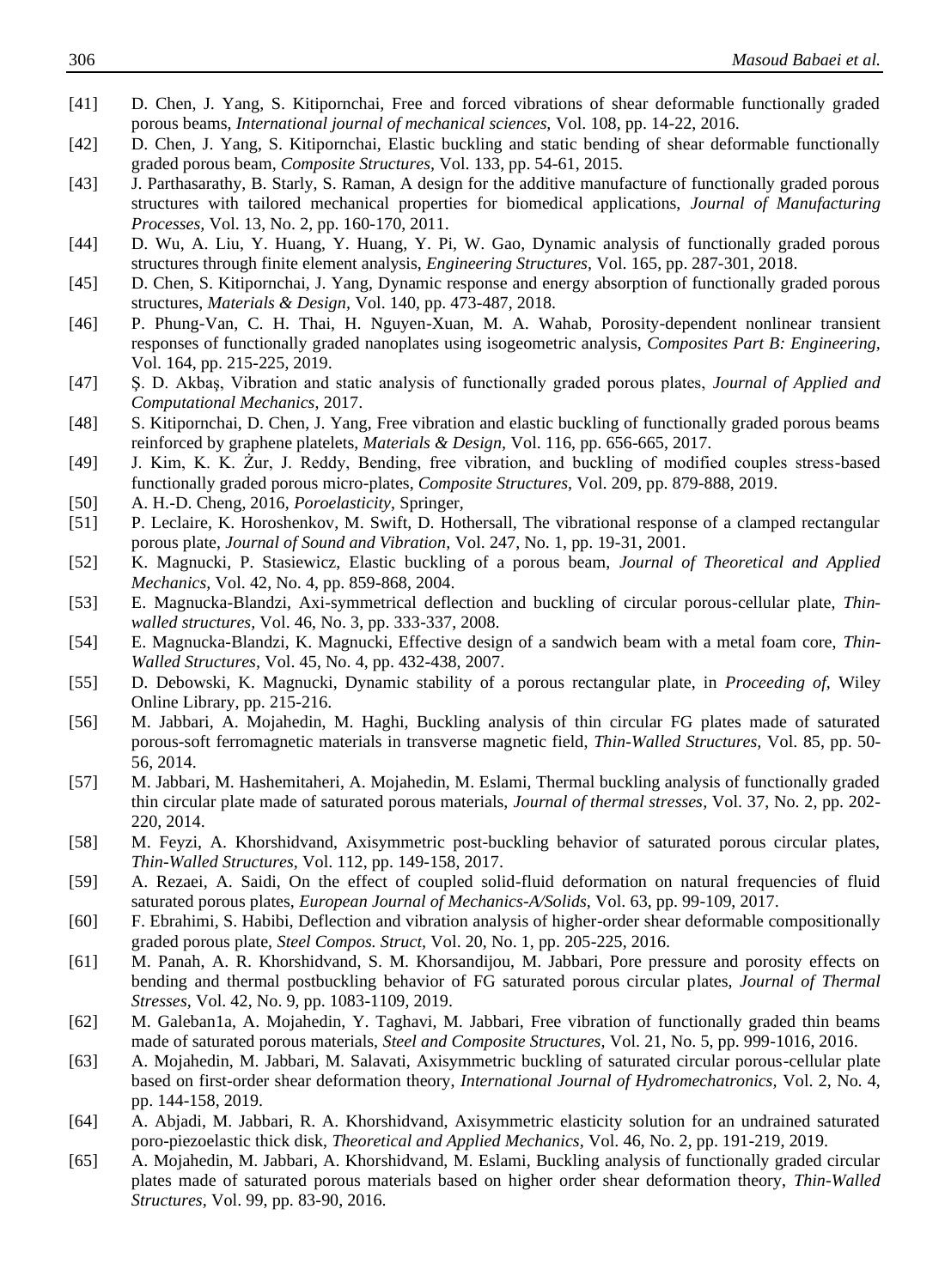- <span id="page-10-0"></span>[66] M. Panah, A. Khorshidvand, S. Khorsandijou, M. Jabbari, Axisymmetric nonlinear behavior of functionally graded saturated poroelastic circular plates under thermo-mechanical loading, *Proceedings of the Institution of Mechanical Engineers, Part C: Journal of Mechanical Engineering Science,* Vol. 236, No. 8, pp. 4313-4335, 2022.
- <span id="page-10-1"></span>[67] H. Babaei, M. Jabbari, M. R. Eslami, The effect of porosity on elastic stability of toroidal shell segments made of saturated porous functionally graded materials, *Journal of Pressure Vessel Technology,* Vol. 143, No. 3, 2021.
- <span id="page-10-2"></span>[68] M. H. Sharifan, M. Jabbari, Mechanical buckling analysis of saturated porous functionally graded elliptical plates subjected to in-plane force resting on two parameters elastic foundation based on HSDT, *Journal of Pressure Vessel Technology,* Vol. 142, No. 4, pp. 041302, 2020.
- <span id="page-10-3"></span>[69] M. Jabbari, M. Rezaei, A. Mojahedin, Mechanical buckling of FG saturated porous rectangular plate with piezoelectric actuators, *Iranian Journal of Mechanical Engineering Transactions of the ISME,* Vol. 17, No. 2, pp. 46-66, 2016.
- <span id="page-10-4"></span>[70] M. Jabbari, M. Rezaei, A. Mojahedin, M. R. Eslami, Mechanical buckling of FG saturated porous rectangular plate under temperature field, *Iranian Journal of Mechanical Engineering Transactions of the ISME,* Vol. 17, No. 1, pp. 61-78, 2016.
- <span id="page-10-5"></span>[71] A. Rezaei, A. Saidi, Exact solution for free vibration of thick rectangular plates made of porous materials, *Composite Structures,* Vol. 134, pp. 1051-1060, 2015.
- <span id="page-10-6"></span>[72] A. Rezaei, A. Saidi, Buckling response of moderately thick fluid-infiltrated porous annular sector plates, *Acta Mechanica,* Vol. 228, No. 11, pp. 3929-3945, 2017.
- <span id="page-10-7"></span>[73] M. Askari, A. R. Saidi, A. S. Rezaei, M. A. Badizi, Navier-type free vibration analysis of porous smart plates according to reddy's plate theory, in *Proceeding of,* 13.
- <span id="page-10-8"></span>[74] A. Rezaei, A. Saidi, An analytical study on the free vibration of moderately thick fluid-infiltrated porous annular sector plates, *Journal of Vibration and Control,* Vol. 24, No. 18, pp. 4130-4144, 2018.
- <span id="page-10-9"></span>[75] E. S. Rad, A. Saidi, A. Rezaei, M. Askari, Shear deformation theories for elastic buckling of fluidinfiltrated porous plates: an analytical approach, *Composite Structures,* Vol. 254, pp. 112829, 2020.
- <span id="page-10-10"></span>[76] H. Akbari, M. Azadi, H. Fahham, Free vibration analysis of thick sandwich cylindrical panels with saturated FG-porous core, *Mechanics Based Design of Structures and Machines,* Vol. 50, No. 4, pp. 1268- 1286, 2022.
- <span id="page-10-11"></span>[77] E. Arshid, A. R. Khorshidvand, Free vibration analysis of saturated porous FG circular plates integrated with piezoelectric actuators via differential quadrature method, *Thin-Walled Structures,* Vol. 125, pp. 220- 233, 2018.
- <span id="page-10-12"></span>[78] Z. Soleimani-Javid, E. Arshid, S. Amir, M. Bodaghi, On the higher-order thermal vibrations of FG saturated porous cylindrical micro-shells integrated with nanocomposite skins in viscoelastic medium, *Defence Technology*, 2021.
- <span id="page-10-13"></span>[79] S. Amir, E. Arshid, M. R. G. Arani, Size-dependent magneto-electro-elastic vibration analysis of FG saturated porous annular/circular micro sandwich plates embedded with nano-composite face sheets subjected to multi-physical pre loads, *Smart Structures and Systems, An International Journal,* Vol. 23, No. 5, pp. 429-447, 2019.
- <span id="page-10-14"></span>[80] M. Babaei, M. H. Hajmohammad, K. Asemi, Natural frequency and dynamic analyses of functionally graded saturated porous annular sector plate and cylindrical panel based on 3D elasticity, *Aerospace Science and Technology,* Vol. 96, pp. 105524, 2020.
- <span id="page-10-15"></span>[81] F. Kiarasi, M. Babaei, K. Asemi, R. Dimitri, F. Tornabene, Three-dimensional buckling analysis of functionally graded saturated porous rectangular plates under combined loading conditions, *Applied Sciences,* Vol. 11, No. 21, pp. 10434, 2021.
- <span id="page-10-16"></span>[82] M. Babaei, K. Asemi, P. Safarpour, Buckling and static analyses of functionally graded saturated porous thick beam resting on elastic foundation based on higher order beam theory, *Iranian Journal of Mechanical Engineering Transactions of the ISME,* Vol. 20, No. 1, pp. 94-112, 2019.
- <span id="page-10-17"></span>[83] M. Babaei, K. Asemi, P. Safarpour, Natural frequency and dynamic analyses of functionally graded saturated porous beam resting on viscoelastic foundation based on higher order beam theory, *Journal of Solid Mechanics,* Vol. 11, No. 3, pp. 615-634, 2019.
- <span id="page-10-18"></span>[84] M. Babaei, K. Asemi, Stress analysis of functionally graded saturated porous rotating thick truncated cone, *Mechanics Based Design of Structures and Machines,* Vol. 50, No. 5, pp. 1537-1564, 2022.
- <span id="page-10-19"></span>[85] M. Babaei, K. Asemi, F. Kiarasi, Dynamic analysis of functionally graded rotating thick truncated cone made of saturated porous materials, *Thin-Walled Structures,* Vol. 164, pp. 107852, 2021.